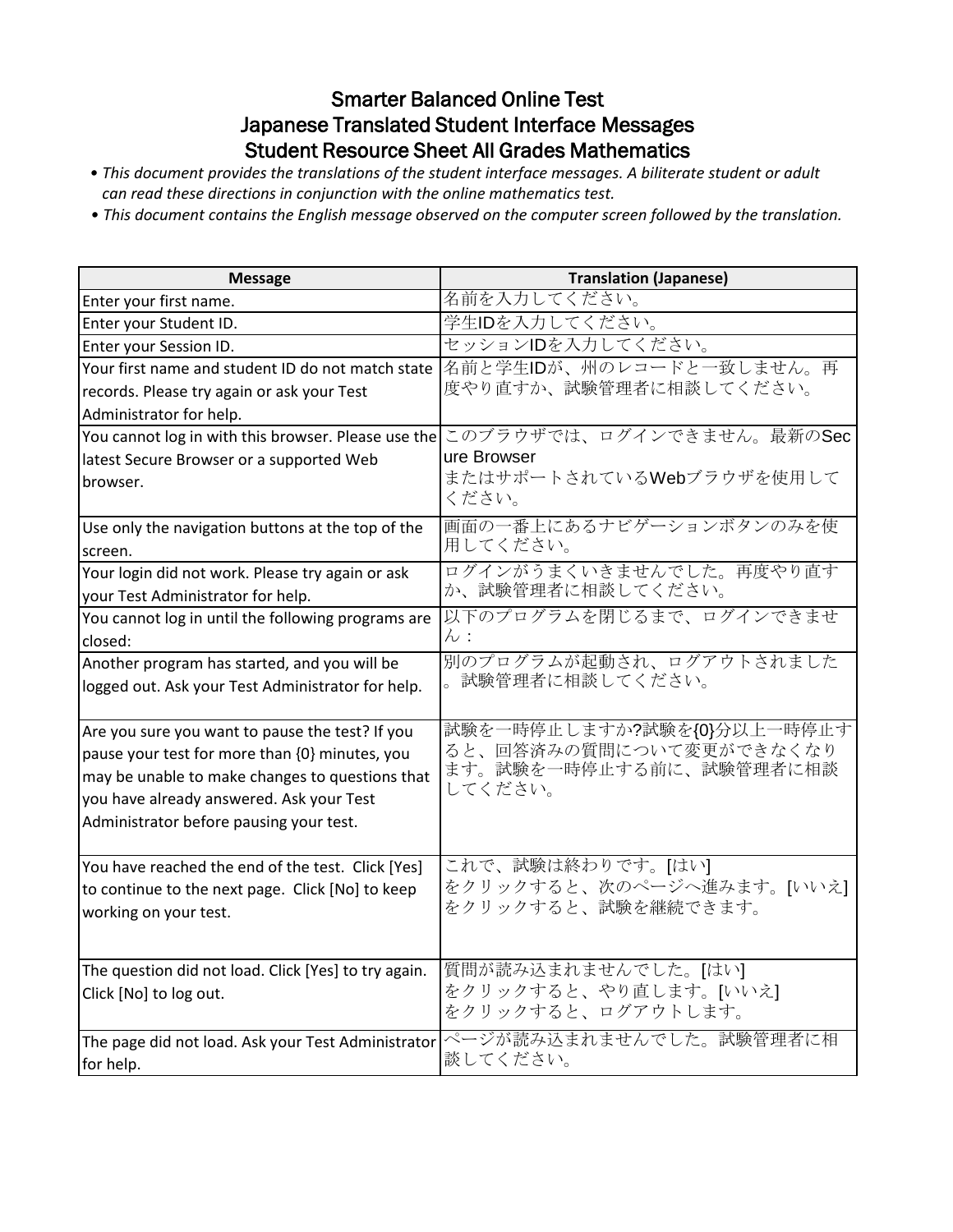| Your answer has not been saved. Click [Yes] to try<br>again. Click [No] to log out of your test without<br>saving your answer.                  | 回答が、保存されていません。 [はい]<br>をクリックすると、やり直します。[いいえ]<br>をクリックすると、回答を保存せずに試験からログ<br>アウトします。             |
|-------------------------------------------------------------------------------------------------------------------------------------------------|------------------------------------------------------------------------------------------------|
| Could not send information over the network.<br>Click [Yes] to try again. Click [No] to log out.                                                | ネットワークから情報を送信できませんでした。[は<br>い]をクリックすると、やり直します。[いいえ]<br>をクリックすると、ログアウトします。                      |
| You must select a prompt before moving to the                                                                                                   | 次のページへ進む前に、プロンプトを選択する必要                                                                        |
| next page.                                                                                                                                      | があります。                                                                                         |
| You must enter some text before you can save                                                                                                    | 応答を保存する前に、何らかのテキストを入力する                                                                        |
| your response.                                                                                                                                  | 必要があります。                                                                                       |
| Are you sure you want to pause the test? Ask your                                                                                               | 試験を一時停止しますか?試験を一時停止する前に、                                                                       |
| Test Administrator before pausing your test.                                                                                                    | 試験管理者に相談してください。                                                                                |
| You must answer all questions on this page before                                                                                               | 次のページに移動する前に、このページのすべての                                                                        |
| moving to the next page. (You may have to scroll                                                                                                | 質問に回答する必要があります。 (すべての質問を                                                                       |
| down to see all questions.)                                                                                                                     | 表示するには、下にスクロールする必要があります                                                                        |
| You have answered all the questions in this test.                                                                                               | この試験のすべての質問に回答しました。回答の確                                                                        |
| When you have finished checking your answers,                                                                                                   | 認が完了したら、[試験を終了する]                                                                              |
| click the [End Test] button.                                                                                                                    | ボタンをクリックしてください。                                                                                |
| You must answer all of the questions on this page                                                                                               | 試験を終了するには、このページのすべての質問に                                                                        |
| before you can end the test.                                                                                                                    | 回答する必要があります。                                                                                   |
| Press [Stop] on the sound player before you move                                                                                                | このページから移動する前に、サウンドプレーヤー                                                                        |
| away from this page.                                                                                                                            | の[停止]を押してください。                                                                                 |
| The recording is too soft. Click [Try Again] to make<br>a new recording. Click [Keep It] to save this<br>recording and go to the next question. | 録音が弱すぎます。[やり直す]<br>をクリックすると、新しく録音を行います。[保存す<br>$\delta$ ]<br>をクリックすると、この録音を保存して、次の質問<br>へ進みます。 |
| Click to cancel the request and return to the login                                                                                             | クリックすると、リクエストをキャンセルして、ロ                                                                        |
| page.                                                                                                                                           | グインページへ戻ります。                                                                                   |
| The Test Administrator has denied your request.                                                                                                 | 試験管理者は、リクエストを拒否しました。                                                                           |
| Message from your Test Administrator:                                                                                                           | 試験管理者からのメッセージ:                                                                                 |
| Flash {0} or higher is needed to take this test. Ask                                                                                            | この試験には、Flash{0}またはそれ以上が必要です。                                                                   |
| your Test Administrator for help.                                                                                                               | 試験管理者に相談してください。                                                                                |
| Java {0} or higher is required for this test. Ask your                                                                                          | この試験には、Java{0}またはそれ以上が必要です。                                                                    |
| Test Administrator for help.                                                                                                                    | 試験管理者に相談してください。                                                                                |
| Please wait while we detect whether Java is                                                                                                     | Javaのインストールが確認されるまで、お待ちくだ                                                                      |
| installed.                                                                                                                                      | さい。                                                                                            |
| If you hear the sound, click [Yes]. If not, click [No].                                                                                         | サウンドが聞こえたら、[はい]<br>をクリックしてください。聞こえない場合は、[いい<br>え]をクリックしてください。                                  |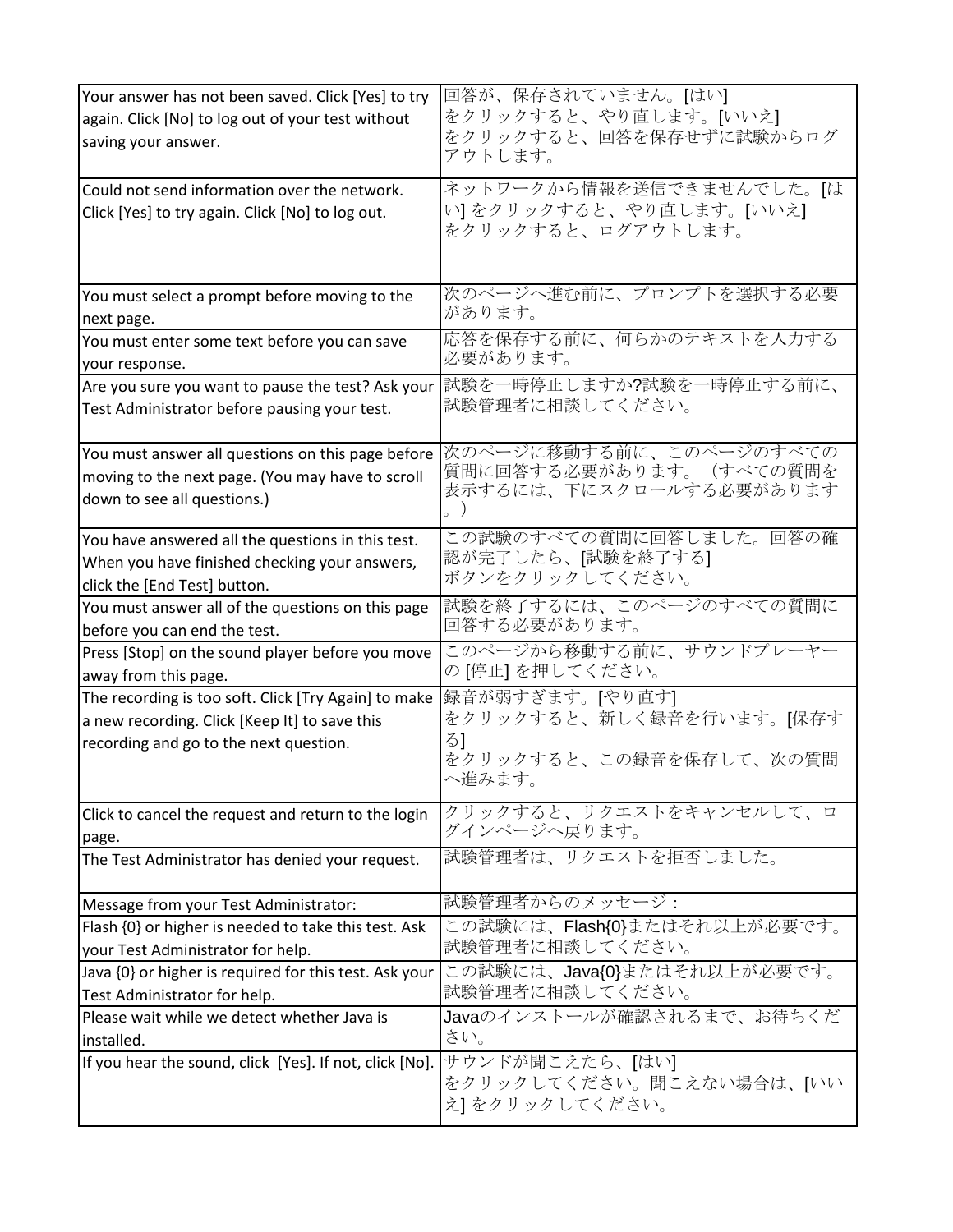| Sound Check: Record Your Voice                                                               | サウンドチェック:音声を録音する                                   |
|----------------------------------------------------------------------------------------------|----------------------------------------------------|
| Press the Microphone button to start recording.                                              | マイクボタンをクリックすると、録音が始まります                            |
| Say your name into your microphone. When you                                                 | マイクに向かって、名前を言ってください。完了                             |
| are done, press the Stop button. Press the Play                                              | したら、停止ボタンを押します。再生ボタンをクリ<br>ックすると、録音を確認できます。自分の声が聞こ |
| button to listen to your recording. If you hear your                                         | えたら、[はい]                                           |
| voice, click [Yes]. If you do not hear your voice,                                           | をクリックしてください。自分の声が聞こえない場                            |
| click [Problem (No)].                                                                        | 合は、[問題(いいえ)] をクリックしてください。                          |
|                                                                                              |                                                    |
|                                                                                              |                                                    |
| Java 1.4 or higher is required for this test.                                                | この試験には、Java 1.4またはそれ以上が必要です。                       |
|                                                                                              |                                                    |
| Flash 10 or higher is required for this test.                                                | この試験には、Flash 10またはそれ以上が必要です。                       |
|                                                                                              | クリックすると、リクエストをキャンセルして、ロ                            |
| Click to cancel the request and return to the login                                          | グインページに戻ります。                                       |
| page.                                                                                        | 試験管理者は、リクエストを拒否しました。                               |
| The Test Administrator has denied your request.                                              |                                                    |
|                                                                                              | 試験管理者からのメッセージ:                                     |
| Message from your Test Administrator:<br>Click [?]                                           | [?] をクリックすると、                                      |
|                                                                                              | 試験中、いつでもこのヘルプ・ガイドにアクセスで                            |
| to access this Help Guide at any time during your                                            | きます。                                               |
| test.                                                                                        | ログインへ戻る                                            |
| Return to Login                                                                              | 学生試験サイト                                            |
| <b>Student Testing Site</b>                                                                  | インターネットへの接続に問題があります。試験を                            |
| There is a problem connecting to the Internet.                                               | -時停止して、やり直してください。                                  |
| Pause your test and try again.                                                               | 前に選択したプロンプトを、本当に変更しますか?<                           |
| Are you sure you want to change the prompt you                                               | はい> <いいえ>                                          |
| previously selected? <yes> <no></no></yes>                                                   | 前に選択したプロンプトを、本当に変更しますか?<                           |
| Are you sure you want to change the prompt you                                               | はい> <いいえ>                                          |
| previously selected? <yes> <no><br/>Click here to learn how to answer technology-</no></yes> | ここをクリックすると、テクノロジー拡張された質                            |
|                                                                                              | 問への回答方法を確認できます。トレーニング試験                            |
| enhanced questions. Welcome to the Training Test                                             | サイトへようこそ。このサイトを使って、オンライ                            |
| site. You can use this site to take sample tests                                             | ンでサンプル試験を行うと、オンライン試験環境に                            |
| online to become familiar with the online testing                                            | 慣れることができます。一部の質問では、回答を1                            |
| environment. Some of the questions will require                                              | つ選びます。他の質問では、回答を入力したり、絵                            |
| you to select one answer; others may require you                                             | を描いたり、自由回答形式の質問もあります。対話<br>型チュートリアル:ここをクリックすると、テクノ |
| to type a short answer, draw a picture, or                                                   | ロジー拡張された質問への回答方法を確認できます                            |
| complete another type of open-ended task. Click                                              | トレーニング試験にアクセスするインターネット                             |
| here to learn how to answer technology-enhanced                                              | ブラウザとしては、Mozilla Firefoxまたは Secure                 |
| questions. You must use Mozilla Firefox or the                                               | Browser を使用する必要があります。Internet                      |
| Secure Browser as your Internet browser to access                                            | Explorer                                           |
| the Training Test. Internet Explorer and Safari will                                         | およびSafariは、このサイトでは使えません。ここを                        |
| not work with this site. Click here to download                                              | クリックすると、Windows、Mac OS X、Linux用の                   |
| Firefox for Windows, Mac OS X, and Linux.                                                    | Firefoxをダウンロードできます。                                |
|                                                                                              |                                                    |
|                                                                                              |                                                    |
|                                                                                              |                                                    |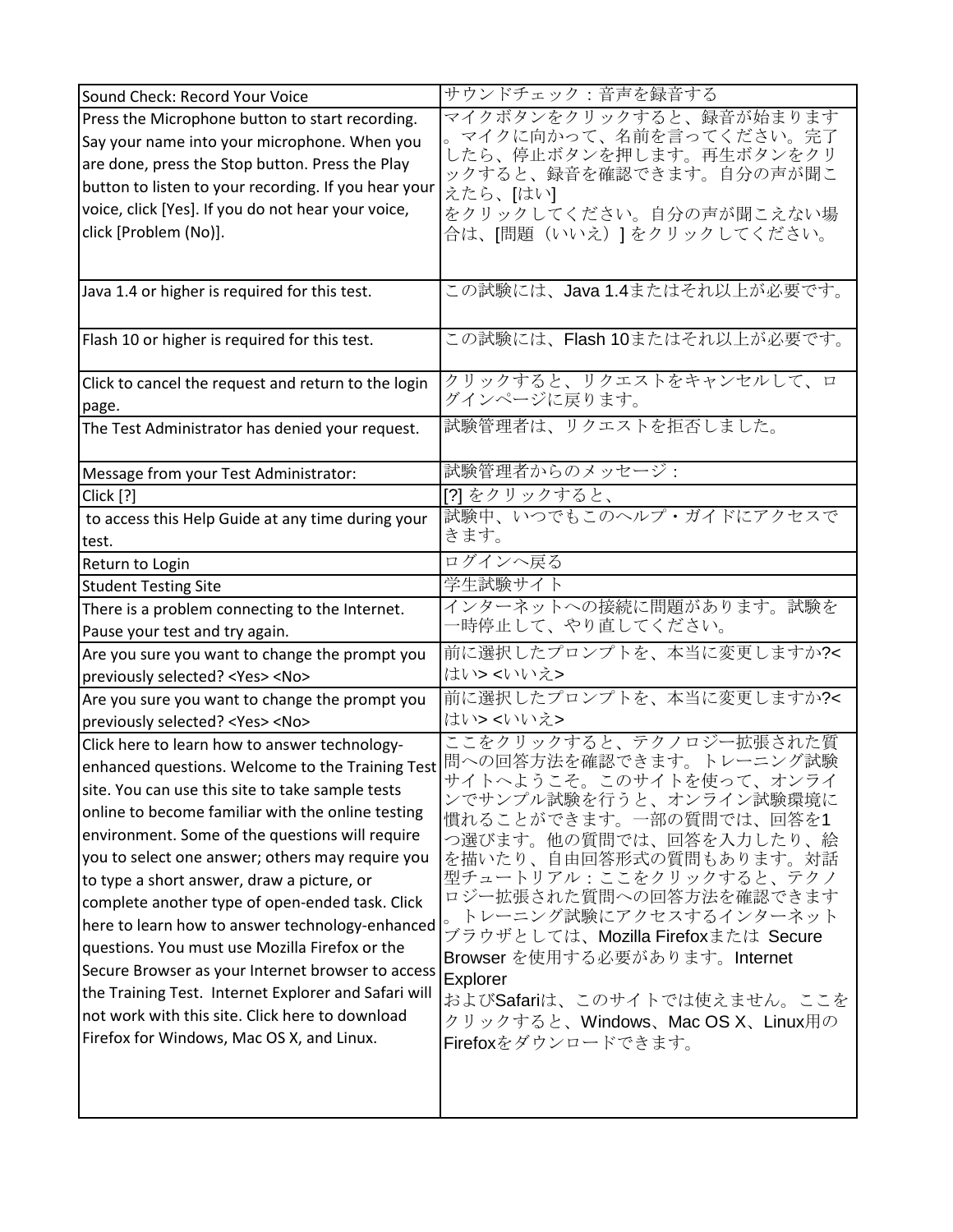| Welcome to the testing system! Enter your first<br>name, SSID and the Session ID in the fields above.<br>Your Test Administrator will give you the Session<br>ID. Click [Sign In] to continue.                                                                                                                                                                                                                                                                                                                                                                                                                                                                                                                       | 試験システムへようこそ!上のフィールドに、名前<br>SSID、セッションIDを入力してください。試験管<br>理者により、セッションIDが与えられます。[サイン<br>イン] をクリックして、継続してください。                                                                                                                                                                                                                                                                                                                                                       |
|----------------------------------------------------------------------------------------------------------------------------------------------------------------------------------------------------------------------------------------------------------------------------------------------------------------------------------------------------------------------------------------------------------------------------------------------------------------------------------------------------------------------------------------------------------------------------------------------------------------------------------------------------------------------------------------------------------------------|------------------------------------------------------------------------------------------------------------------------------------------------------------------------------------------------------------------------------------------------------------------------------------------------------------------------------------------------------------------------------------------------------------------------------------------------------------------|
| To log in with your student account (using Name /<br>SSID): Uncheck the "Guest User" checkbox (both<br>fields will become blank) Enter your First Name<br>and SSID in the fields above. To log in as a Guest<br>(anonymous user): Mark the "Guest User"<br>checkbox (both fields will automatically display<br>Guest) Click [Sign In] to login to the Training Test<br>as a guest user. Guest Session? In a Guest Session,<br>you do not need Test Administrator approval and<br>can take a Training Test using your own settings.<br>To take a Training Test in a session with a Test<br>Administrator, uncheck the "Guest Session"<br>checkbox and enter the Session ID in the field<br>before clicking [Sign In]. | 学生アカウント (名前/SSIDを使用) でログインする<br>には : [ゲストユーザー]のチェックボックスの選択を<br>解除してください(両方のフィールドが空欄になり<br>ます)上のフィールドに、名前およびSSIDを入力し<br>てください。ゲスト(匿名ユーザー)としてログイ<br>ンするには : [ゲストユーザー]<br>のチェックボックス(両方のフィールドに自動的に「<br>ゲスト」と表示されます)を選択します。[サインイン<br>をクリックすると、ゲストユーザーとしてトレーニ<br>ング試験にログインします。ゲストセッションです<br>か?ゲストセッションでは、試験管理者の承認が不要<br>であり、独自の設定でトレーニング試験を受けるこ<br>とができます。試験管理者とのセッションでトレー<br>ニング試験を受けるには、「ゲストセッション」の<br>チェックボックスの選択を解除し、フィールドにセ<br>ッションIDを入力してから、[サインイン]<br>をクリックします。 |
| Go to the Training Test Site                                                                                                                                                                                                                                                                                                                                                                                                                                                                                                                                                                                                                                                                                         | トレーニング試験サイトに移動                                                                                                                                                                                                                                                                                                                                                                                                                                                   |
| Please review the information below. If all of the<br>information is correct, click [Yes]. If not, click [No].                                                                                                                                                                                                                                                                                                                                                                                                                                                                                                                                                                                                       | 下の情報を確認してください。すべての情報が正し<br>ければ、[はい] をクリックしてください。正しくな<br>い場合は、[いいえ] をクリックしてください。                                                                                                                                                                                                                                                                                                                                                                                  |
| Please wait while your Test Administrator reviews<br>the settings for your test. This may take a few<br>minutes                                                                                                                                                                                                                                                                                                                                                                                                                                                                                                                                                                                                      | 試験管理者が試験の設定を確認していますので、少<br>しお待ちください。これには、数分かかる場合があ<br>ります                                                                                                                                                                                                                                                                                                                                                                                                        |
| Is the test listed above the test you want to take?<br>If it is, click [Yes, Start My Test]. If not, click [No].                                                                                                                                                                                                                                                                                                                                                                                                                                                                                                                                                                                                     | 上にリストされている試験は、あなたが受けたい試<br>験ですか?そうであれば、[はい、マイ試験を開始しま<br>す] をクリックしてください。そうでない場合は、[<br>いいえ】 をクリックしてください。                                                                                                                                                                                                                                                                                                                                                           |
| Please wait while your Test Administrator reviews<br>your test settings. This may take a few minutes                                                                                                                                                                                                                                                                                                                                                                                                                                                                                                                                                                                                                 | 試験管理者が試験の設定を確認していますので、少<br>しお待ちください。これには、数分かかる場合があ<br>ります                                                                                                                                                                                                                                                                                                                                                                                                        |
| Select a test.                                                                                                                                                                                                                                                                                                                                                                                                                                                                                                                                                                                                                                                                                                       | 試験を選択してください。                                                                                                                                                                                                                                                                                                                                                                                                                                                     |
| Scroll down for more information.                                                                                                                                                                                                                                                                                                                                                                                                                                                                                                                                                                                                                                                                                    | 下ヘスクロールすると、さらに情報が表示されます                                                                                                                                                                                                                                                                                                                                                                                                                                          |
| You have finished the test. You may now log out.                                                                                                                                                                                                                                                                                                                                                                                                                                                                                                                                                                                                                                                                     | これで試験を完了しました。ここで、ログアウトす<br>ることができます。                                                                                                                                                                                                                                                                                                                                                                                                                             |
|                                                                                                                                                                                                                                                                                                                                                                                                                                                                                                                                                                                                                                                                                                                      | この試験のスコアは提供されません。                                                                                                                                                                                                                                                                                                                                                                                                                                                |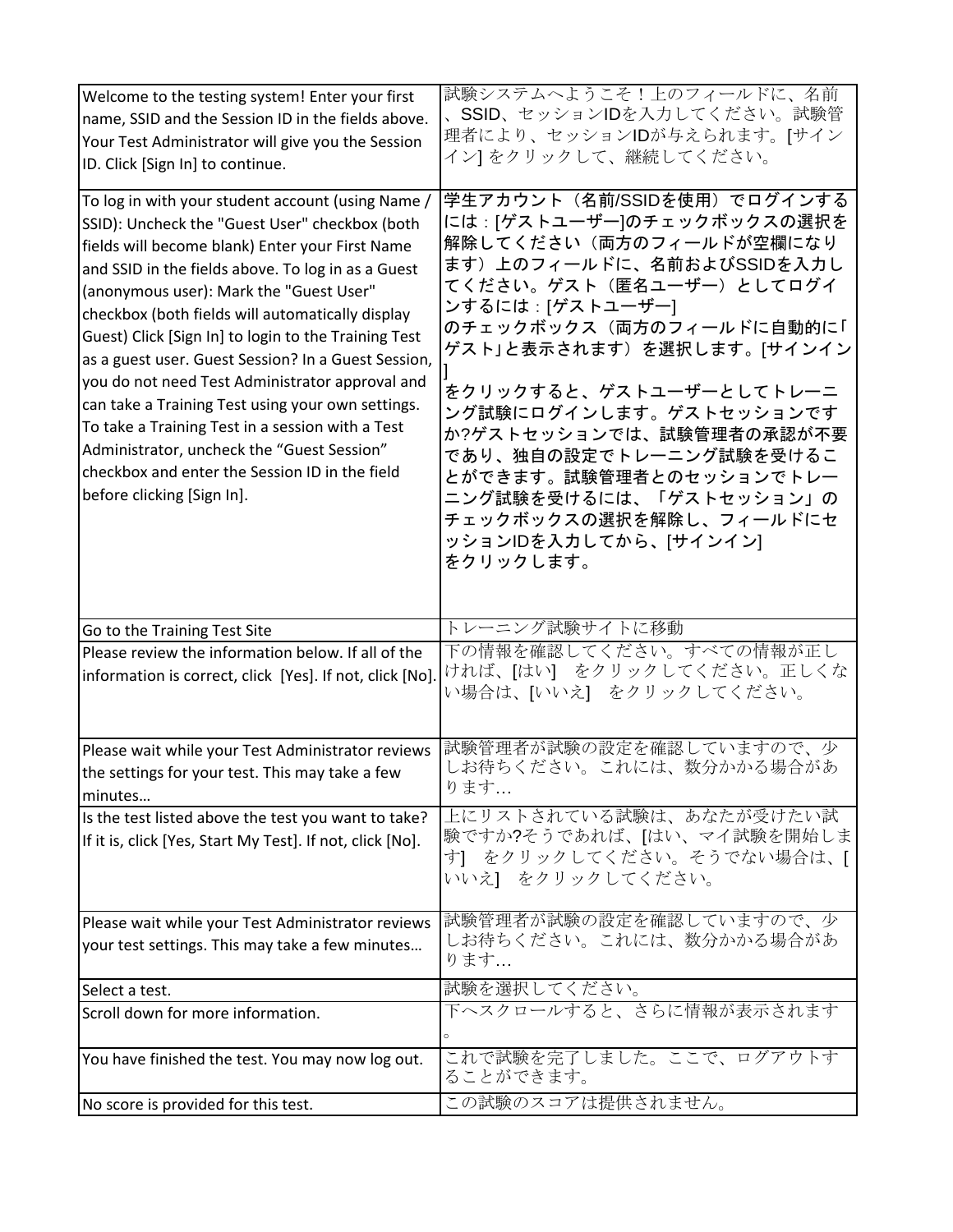| You have reached the end of the test. You may      | これで、試験は終わりです。自分の回答を確認する         |
|----------------------------------------------------|---------------------------------|
| review your answers. If you are done reviewing     | ことができます。回答の確認が完了したら、[試験を        |
| your answers, click [Submit Test]. You cannot      | 提出】 をクリックしてください。試験を提出した後        |
| change your answers after you submit the test.     | は、回答を変更することはできません。              |
|                                                    |                                 |
| You have marked questions. Review these            | 質問をマークしました。試験を提出する前に、これ         |
| questions before submitting your test.             | らの質問を確認してください。                  |
| Some advanced java-based test questions require    | ·部の高度なjavaに基づく質問では、学生が絵を描い      |
| a student to draw a picture, or complete another   | たり、自由回答形式の質問への回答が必要になる場         |
| type of open-ended task. Click here for examples   | 合もあります。ここをクリックすると、自由回答形         |
| of these open-ended questions.                     | 式の質問の例を確認することができます。             |
|                                                    |                                 |
| There was a problem with the system. Please give   | システムに問題がありました。この番号を、試験管         |
| this number to your Test Administrator.            | 理者に知らせてください。                    |
| Return to the login screen.                        | ログイン画面へ戻ります。                    |
| <b>Submit Test</b>                                 | 試験を提出する                         |
| Click the [Print Passage] button to print the      | [パッセージの印刷] ボタンをクリックすると、パッ       |
| passage.                                           | セージを印刷することができます。                |
| Are you sure you want to pause the test? If you    | 試験を一時停止しますか?試験を{0}分以上一時停止す      |
| pause your test for more than {0} minutes, you     | ると、回答済みの質問について変更ができなくなり         |
| may be unable to make changes to questions that    | ます。試験を一時停止する前に、試験管理者に相談         |
| you have already answered. Ask your Test           | してください。                         |
| Administrator before pausing your test.            |                                 |
|                                                    |                                 |
| Save your work before making a print request.      | 印刷をリクエストする前に、作業結果を保存してく<br>ださい。 |
| There was a problem with your print request. Try   | 印刷のリクエストに問題がありました。再度やり直         |
| again or ask your Test Administrator for help.     | すか、試験管理者に相談してください。              |
|                                                    |                                 |
| To send helpful information, describe what the     | 有益な情報を送信するため、問題の説明を記入して         |
| problem is and click [Yes].                        | から、[はい]をクリックしてください。             |
|                                                    |                                 |
| There is a problem connecting to the Internet.     | インターネットへの接続に問題があります。試験を         |
| Pause your test and try again.                     | 一時停止して、やり直してください。               |
| Are you sure you want to change the prompt you     | 既に選択したプロンプトを、本当に変更しますか?<        |
| already selected? <yes> <no></no></yes>            | はい> <いいえ>                       |
| Select two (2) points to connect or press and drag | 接続する二つ(2)                       |
| to create and connect points.                      | ポイントを選択するか、押して、ドラッグして、ポ         |
|                                                    | イントを作成して接続します。                  |
| Select two (2) points to connect with the arrow.   | 矢印で接続する二つ(2)ポイントを選択します。         |
|                                                    |                                 |
| Select two (2) points to connect with the double   | 二重矢印で接続する二つ (2) ポイントを選択します。     |
| arrow.                                             |                                 |
| Select an object to remove.                        | 削除する対象を選択します。                   |
| Select a point or edge to add value.               | 値を追加するポイントまたはエッジを選択します。         |
| Select the location for the label.                 | ラベルの場所を選択します。                   |
|                                                    |                                 |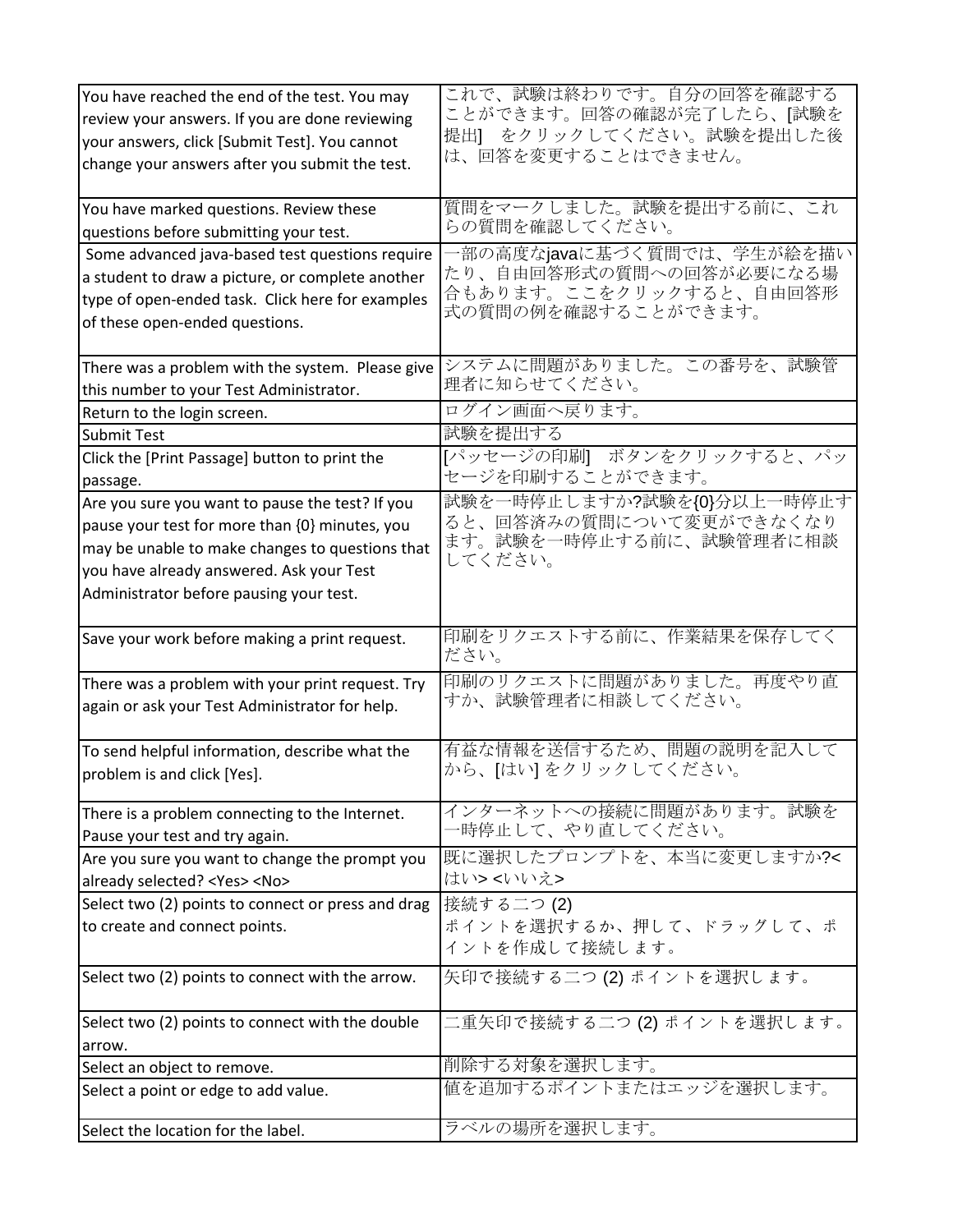| Move the object to a new location and click the        | 対象を新しい場所へ移動させ、マウスボタンをクリ                             |
|--------------------------------------------------------|-----------------------------------------------------|
| mouse button to place the object.                      | ックして、対象を配置します。                                      |
| Release the mouse button to place the object           | マウスボタンを離して、対象を希望の場所へ配置し                             |
| where you want it.                                     | ます。                                                 |
| Release the mouse button to drop the object            | マウスボタンを離して、対象を希望の場所へドロッ                             |
| where you want it.                                     | プします。                                               |
| Click the mouse button to drop the object where        | マウスボタンをクリックして、対象を希望の場所へ                             |
| you want it.                                           | ドロップします。                                            |
| Did you hear the English text? Press [Yes] or [No]     | 英語のテキストが聞こえましたか?下の [はい] または                         |
| below.                                                 | [いいえ] を押してください。                                     |
| Select the green button to test your Text-to-          | 緑色のボタンを選択して、テキスト読み上げ機能の                             |
| Speech settings. You should hear the following         | 設定をテストしてください。次のフレーズが聞こえ<br>るはずです:「このテキストを大きな声で読みます。 |
| phrase: "This text is being read aloud." Click [Yes, I |                                                     |
| heard the voice] if it worked. If it did not work,     | 正しく作動した場合は、[はい、音声が聞こえました]                           |
| click [No, I did not hear the voice].                  | をクリックします。正しく作動しなかった場合は、[                            |
|                                                        | いいえ、音声は聞こえませんでした]                                   |
|                                                        | をクリックします。                                           |
|                                                        |                                                     |
|                                                        |                                                     |
| Did you hear the Spanish text? Click [Yes] or [No].    | スペイン語のテキストが聞こえましたか?[はい]                             |
|                                                        | または[いいえ]をクリックします。                                   |
| Click to listen in Spanish                             | クリックして、スペイン語を聞く                                     |
| Spanish text to be spoken                              | 読み上げるスペイン語のテキスト                                     |
| Did you hear the voice? Click [Yes] or [No].           | 音声が聞こえましたか?[はい]または[いいえ]<br>をクリックします。                |
|                                                        |                                                     |
| Click [Try Again]. Make sure your computer's           | [やり直す]<br>をクリックします。コンピュータのサウンドがミュ                   |
| sound is not muted and try adjusting the volume        | ートになっていないことを確認してから、ボリュー                             |
| and pitch. If you have done this and you still do      | ムとピッチを調整してください。この操作を終えて                             |
| not hear the audio, please tell your Test              | も、まだオーディオが聞こえない場合は、試験管理                             |
| Administrator. Do not log out unless your TA tells     | 者に連絡してください。TAから指示があるまで、ロ                            |
| you to do so.                                          | グアウトしないでください。                                       |
|                                                        |                                                     |
| Text-to-Speech is not available on the browser         | 現在使用しているブラウザおよび/またはプラットフ                            |
| and/or platform that you are using. Please make        | オームでは、テキスト読み上げ機能を使用できませ                             |
| sure you are using a supported secure browser or       | ん。サポートされているセキュアなブラウザまたは                             |
| secure Chromebooks login.                              | セキュアなChromebooksログインを使用しているこ                        |
|                                                        | とを確認してください。                                         |
|                                                        |                                                     |
| <b>Student Testing Site</b>                            | 学生試験サイト                                             |
| <b>Test Delivery System</b>                            | 試験配信システム                                            |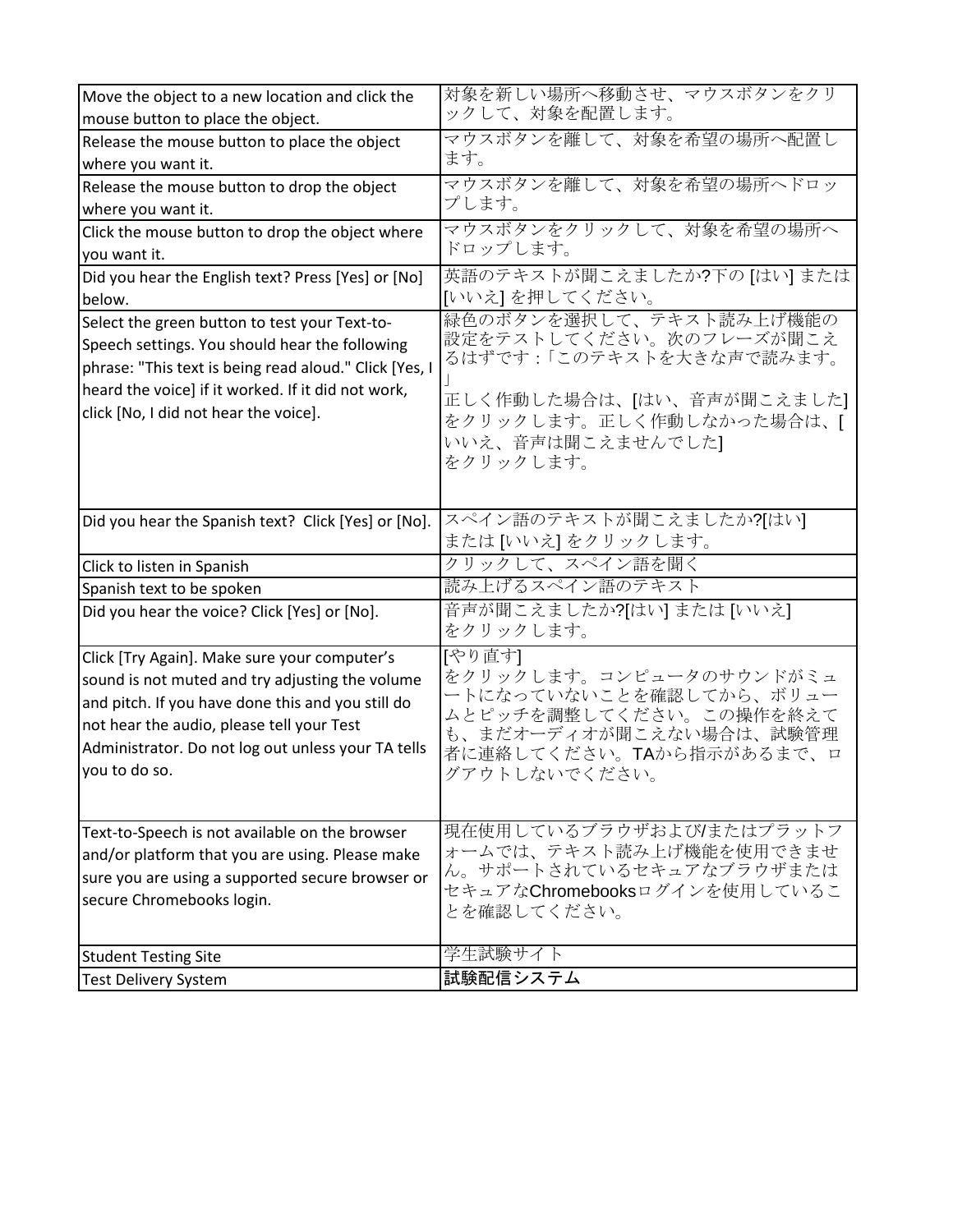| Some advanced java-based test questions require       | ·部の高度なjavaに基づく質問では、学生が絵を描い                         |
|-------------------------------------------------------|----------------------------------------------------|
| a student to draw a picture, or complete another      | たり、自由回答形式の質問への回答が必要になる場                            |
| type of open-ended task. Click here for examples      | 合もあります。ここをクリックすると、自由回答形                            |
| of these open-ended questions. The student            | 式の質問の例を確認することができます。学生試験<br>用ウェブサイトおよびセキュアなブラウザには、試 |
| testing website and the secure browser together       | 験が有効である間、禁止されているアプリケーショ                            |
| have security measures to prevent forbidden           | ンを防ぐための安全措置があります。ここをクリッ                            |
| applications from being active during a test. Click   | クして、禁止アプリケーションのデモをご覧くださ                            |
| here to try the Forbidden Applications                | $V_{o}$                                            |
| Demonstration.                                        |                                                    |
|                                                       |                                                    |
| Text-to-Speech                                        | テキスト読み上げ あり                                        |
| No Text-to-Speech                                     | テキスト読み上げ なし                                        |
| <b>Black on White</b>                                 | 白地に黒                                               |
| <b>Reverse Contrast</b>                               | コントラスト反転                                           |
| Items and Stimuli                                     | アイテムと刺激                                            |
| Stimuli                                               | 刺激                                                 |
| Tutorial                                              | チュートリアル                                            |
| Yes, I heard the voice                                | はい、音声が聞こえました                                       |
| <b>Collapse All Prompts</b>                           | すべてのプロンプトを折畳む                                      |
| Are you sure you want to change the prompt you        | 前に選択したプロンプトを、本当に変更しますか?                            |
| previously selected?                                  |                                                    |
| Error loading calculator. Give this message code to   | 電卓のロードでエラーが発生しました。このメッセ                            |
| your TA.                                              | ージおよびコードを、TAに伝えてください。                              |
|                                                       |                                                    |
| Error loading calculator. Give this message code to   | 電卓のロードでエラーが発生しました。このメッセ                            |
| your TA.                                              | ージおよびコードを、TAに伝えてください。                              |
|                                                       |                                                    |
| This test has no more opportunities.                  | この試験には、もう機会がありません。                                 |
| Click [Yes] to try again or [No] to log out.          | 「はい]をクリックして、やり直すか、[No]<br>をクリックしてログアウトします。         |
| Your test has been interrupted. To resume your        | 試験は中断されました。試験を再開するには、試験                            |
| test, check with your Test Administrator.             | 管理者に確認してください。                                      |
| Could not find test session. Please check with your   | 試験セッションを完了できませんでした。TAに確認                           |
| TA.                                                   | してください。                                            |
| This test session is closed. Please check with your   | この試験セッションは終了しています。TAに確認し                           |
| TA.                                                   | てください。                                             |
| This test session is not available. Please check with | この試験セッションは利用できません。TAに確認し                           |
| your TA.                                              | てください。                                             |
| This test session starts on {0}. Please check with    | この試験セッションは、{0}に始まります。TAに確認                         |
| your TA.                                              | してください。                                            |
| This test session expired on {0}. Please check with   | この試験セッションは、{0}に終わります。TAに確認                         |
| your TA.                                              | してください。                                            |
| This test session is not valid. Please check with     | この試験セッションは有効ではありません。TAに確                           |
| your TA.                                              | 認してください。                                           |
| This session is not available. Please check with      | このセッションは利用できません。TAに確認してく                           |
|                                                       | ださい。                                               |